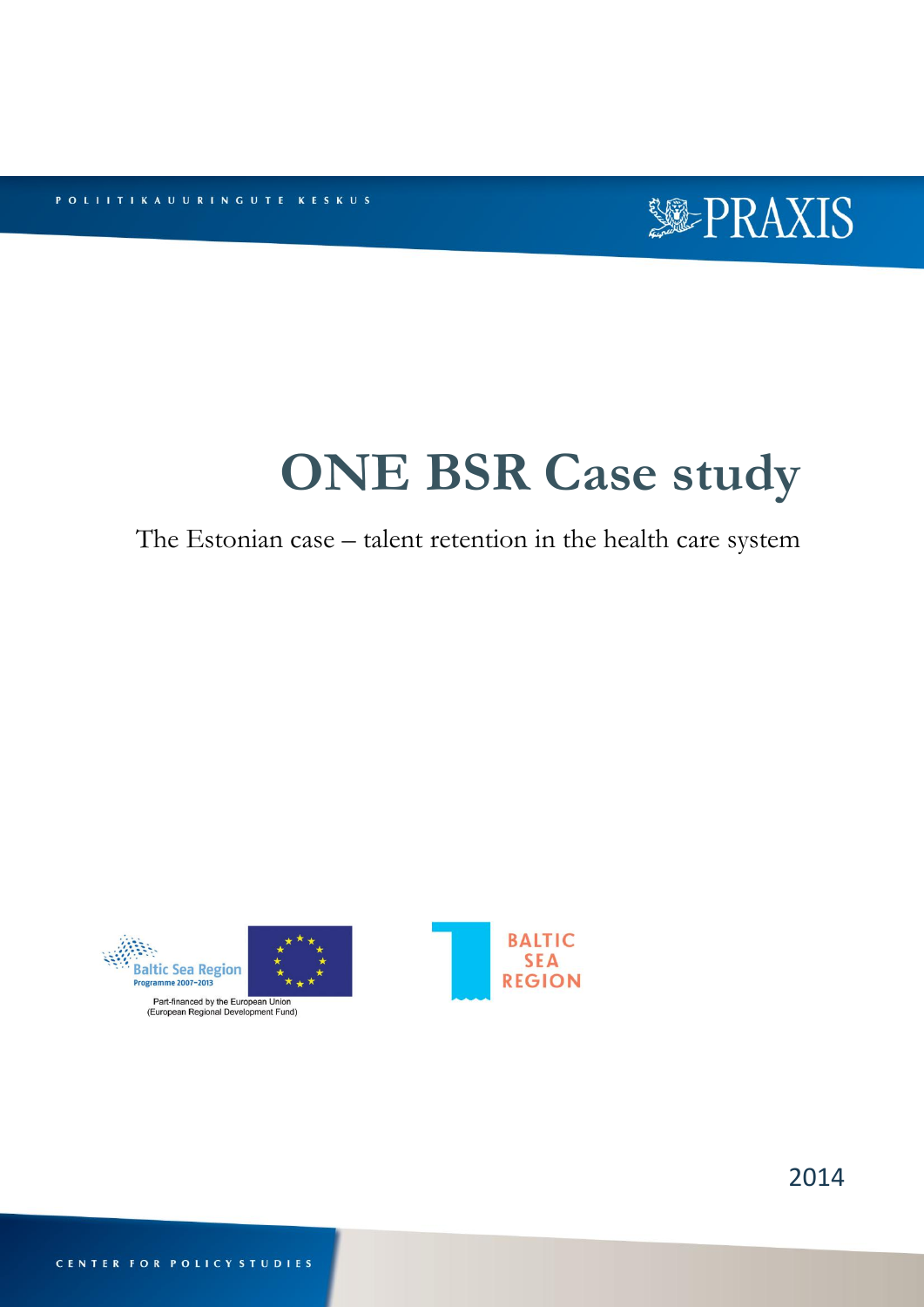This study was compiled as part of the ONE BSR Project, an umbrella project for branding the Baltic Sea Region (BSR). The project is financed by European Regional Development Fund, INTERREG IVB, Baltic Sea Region Programme 2007–2013.

#### **Authors:**

**Vootele Veldre** is an analyst in Health Policy Programme at Praxis since 2010. Before coming to Praxis, Vootele has worked in Statistics Estonia and in Estonian Health Insurance Fund

**Priit Kruus** is the Acting Director of the Health Policy Programme at Praxis and has more than five years' analytical experience in the area of health systems and e-health. Priit obtained his Bachelor's degree in Economics at the University of Tartu and Master's degree (cum laude) at Tallinn University of Technology in Health Care Technology.

**In addition to the authors, this work has been made possible with the contribution from:** Estonian Medical Students' Association, Andrew Rozeik.

Praxis Center for Policy Studies is an independent non-profit think tank in Estonia that supports engagement and analyses-based policy-making. The mission of Praxis is to improve and contribute to the policymaking cycle by conducting independent research and promoting public debates.



**Praxis Center for Policy Studies** Tornimäe St 5 10145 Tallinn, Estonia Ph +372 640 8000 www.praxis.ee [praxis@praxis.ee](mailto:praxis@praxis.ee)

Praxis has the copyright. Please reference when using any information from this publication: Veldre, Vootele, Kruus, Priit. 2014. ONE BSR Case study. The Estonian Case – Talent Retention in the Health Care System. Praxis Center for Policy Studies. Tallinn, Estonia.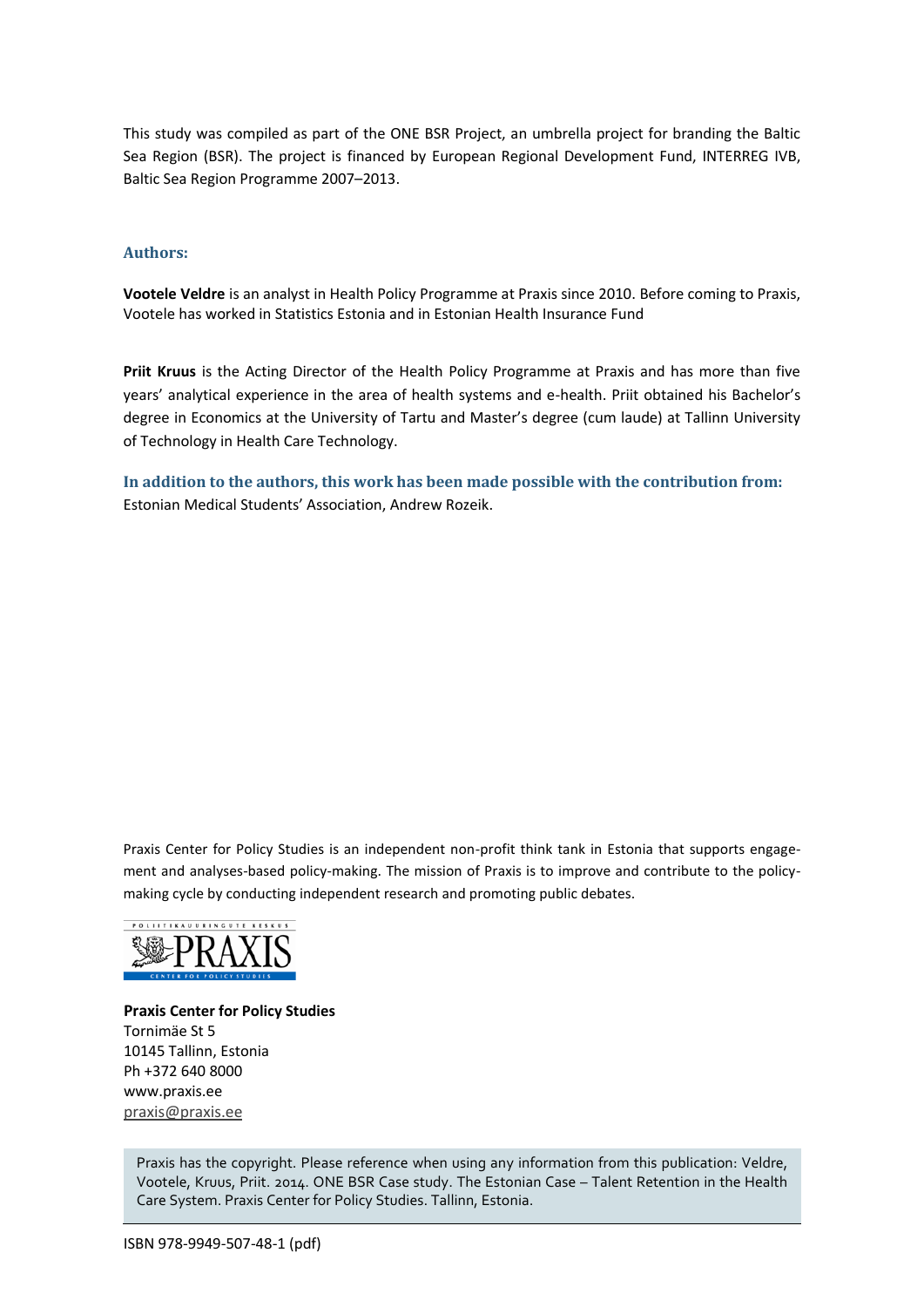# **Table of Contents**

| 2. |  |                                                                       |  |  |  |  |
|----|--|-----------------------------------------------------------------------|--|--|--|--|
|    |  |                                                                       |  |  |  |  |
|    |  | 2.2. Domains of factors influencing the migration of young doctors 11 |  |  |  |  |
|    |  |                                                                       |  |  |  |  |
|    |  |                                                                       |  |  |  |  |
|    |  |                                                                       |  |  |  |  |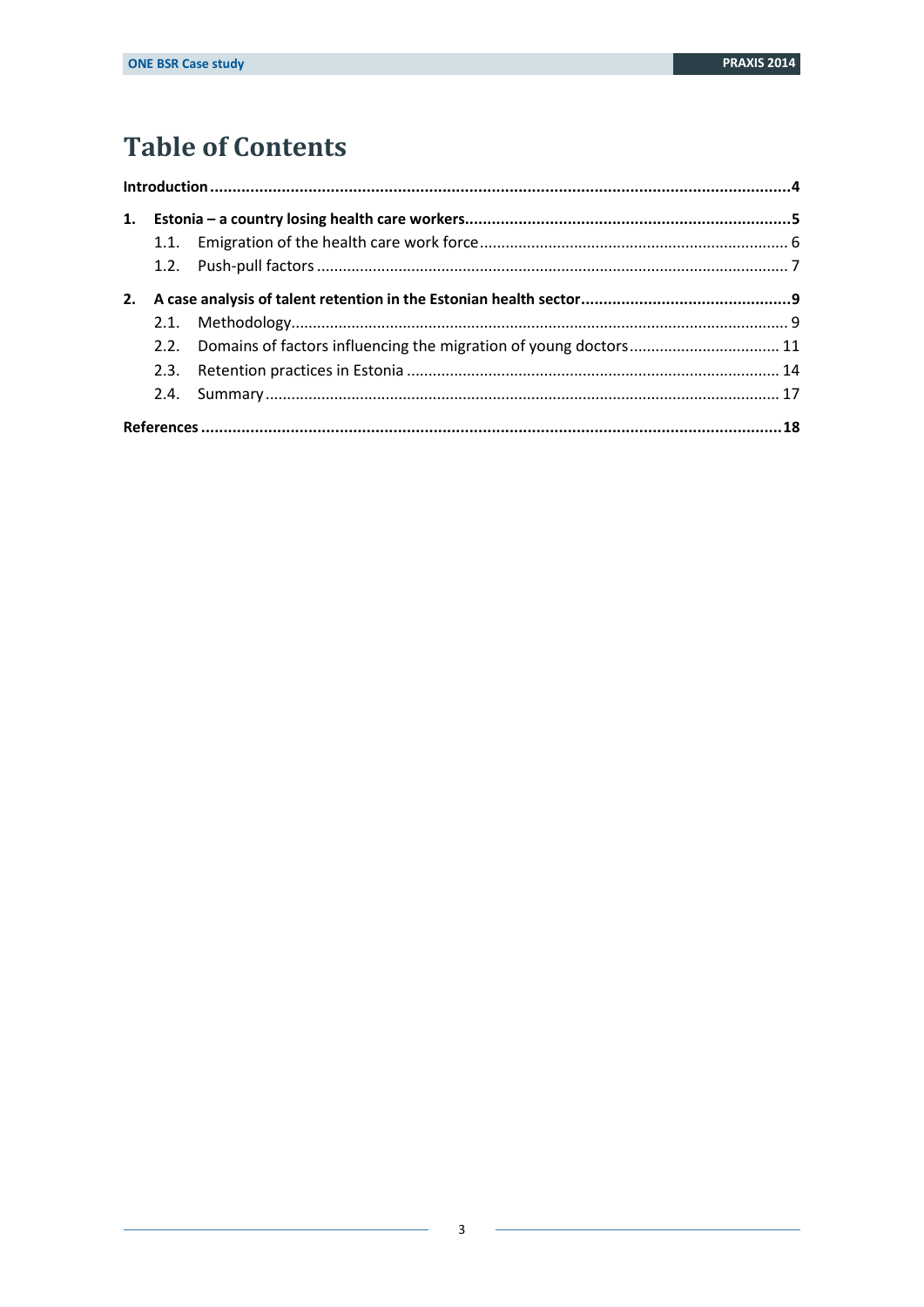# <span id="page-3-0"></span>**Introduction**

Medical doctors and nurses are knowledge workers whose attainments are universal and can be used around the world. The provision of health services is based on universal scientific knowledge and technical skills, unlike providing legal aid, accounting or other services that rely on context-specific knowledge.

Universal education makes the graduates of high-quality health programmes a desirable labour force both in their homeland and in foreign countries. Retention of health care workers is becoming an essential piece of the health care puzzle. As the large cohorts born in the 1950s and 1960s are entering retirement age across Europe, rapid aging is taking place and increasingly effective health services are needed. The growing demand offers more choices for health care workers but also pressures policymakers to introduce and fine-tune the measures and incentives to ensure equitable geographical and organisational distribution of health care professionals.

It is estimated that by 2020 there will be a shortfall of 1,000,000 health professionals in the European Union (Wismar et al. 2011). The richer countries actively attract the health professionals from countries with lower standards of living to overcome medical personnel shortages (Saar and Habicht 2011). The emigration of health care workers is normally useful both for the migrant and the country of destination. However, it may become a matter of great concern for the source country.

The benefits of emigration are, from the perspective of a migrant, related to the conditions unlikely obtainable in the home country, e.g. a significant increase in income, rewarding working conditions conducive to self-realisation, the public recognition for the work, better habitat for offspring and significant others. In destination countries the immigration of professionals helps reduce labour shortages. Immigrants are often more willing to work in locations (in the periphery) or in working conditions not welcomed by locals (e.g. night shifts).

In the case of temporary emigration, positive effects may come about also for the source country of the migrants. Temporary migration may enhance the quality of human capital and labour (World Bank 2009), and the temporary movement of workers contributes to the improvement of their level of expertise (Calì et al. 2008). Stronger ties with foreign research institutes facilitate knowledge transfer and scientific collaboration (European Union and European Commission 2007). Contacts abroad increase opportunities for technology export. Money transfers to the homeland may help to accumulate venture capital (Ratha 2011) and support innovative start-ups, successful managers and entrepreneurs may return with significant managerial skills (Batista, McIndoe Calder, and Vicente 2014) and access to transnational networks (Poros 2014).

If the emigration of health care workers occurs on a large scale, the ensuing labour shortage in the sector may affect the quality and quantity of health services. Even the emigration of a few doctors can cause immense problems and shrinkage of services offered in some specialties. For those who do not emigrate, working condition may deteriorate as the workload increases. All this may worsen the population's access to high-quality health services.

In most countries the education of health personnel is largely subsidised by the public sector and, therefore, requires a significant investment; training doctors is one of the most expensive and prolonged programmes. If the state pays for the education of a person who leaves to work abroad, the investment is lost and the country is left without a planned expensive resource, while the destination country is subsidised instead.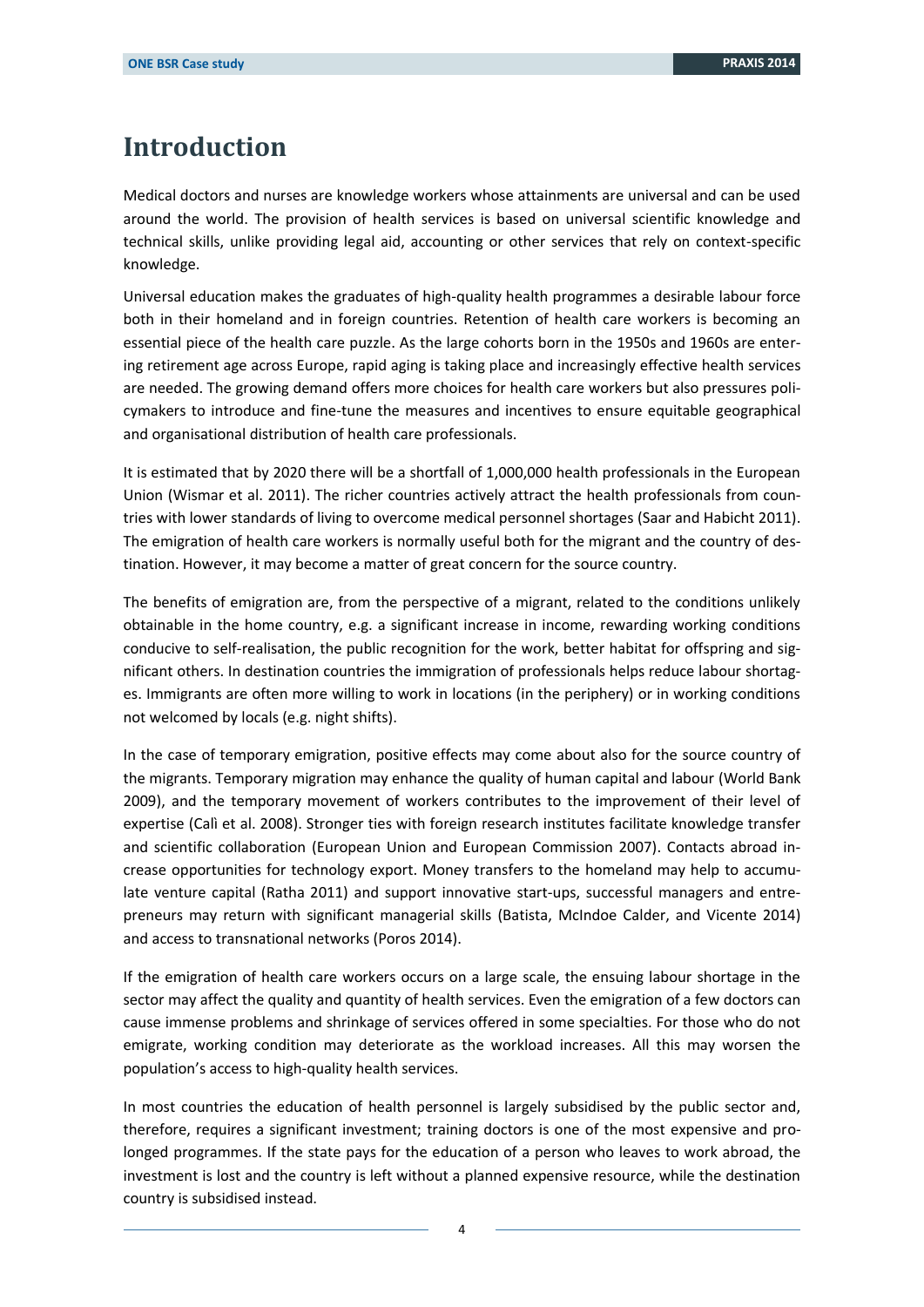The source countries of health care personnel can apply four major measures to answer these unfavourable circumstances: 1) train more health personnel, 2) keep and use existing resource better, 3) invite emigrants to return to their homeland, or 4) bring in workers from abroad where the living standards are lower.

The state's ability to respond in time and increase the health care staff by **schooling more health care workers** is somewhat limited. As health care is a highly regulated area, new personnel can enter the sector only through training and certification in higher education. The schooling of health workers is expensive; a training cycle of medical doctors lasts around ten years, for nurses around 3–4 years.

To **keep existing human resources** from emigrating, the state must respond to push and pull factors that influence migration. Common factors are income gap between the source and destination countries, difference in working conditions, gap between expected and actual living standard, and job opportunities. Addressing these factors, a variety of steps could be taken: promoting faster development of the health sector, supporting a wage increase, providing loans on easy terms to support investments in working conditions, reforming the management structures in the health sector, increasing the efficiency in service delivery, regulating the working hours.

For EU countries, the possibility to use negative measures like taxing migration (to oblige the leaving employee or destination country to partially or fully compensate the training costs) and requiring a certain employment time after graduation in the home country is somewhat limited as according to the principle of free movement, the citizens of EU have right to learn, work and live freely within the EU.

Regarding **inviting emigrants to return** to their homeland, in addition to dealing with gaps mentioned above, special incentives could be provided for returning health workers, e.g. tax incentives or free housing. However, the key issue is to ensure that the positions for returning workers match their human capital.

One solution is also to support **active recruitment from foreign countries**. Questions about cultural and language barriers but also ethical dilemmas will rise as all these negative influences may spread to the countries that are less competitive. Benefits from the recruitment of foreign workers may have only temporary positive effects. For example, in the EU foreign-trained health professionals may use the newer EU countries as mere transition points and other EU countries with higher salary levels are their actual desired destination points. Gaining some work experience in a low or middle income EU member state can be beneficial for achieving recognition in other more attractive target countries (Saar and Habicht 2011).

In the following chapters, a case analysis on the retention of Estonian health care workers is presented. Trends and bottlenecks are shown, but opportunities for fruitful talent retention policies are also demonstrated.

### <span id="page-4-0"></span>**1. Estonia – a country losing health care workers**

The organisation of Estonian health care system emerged from the health care reform of the 1990s, the aim of which was to develop a modern and efficient health care system. The provision of health services and funding are strictly separated in Estonia. The financing of health care services is the re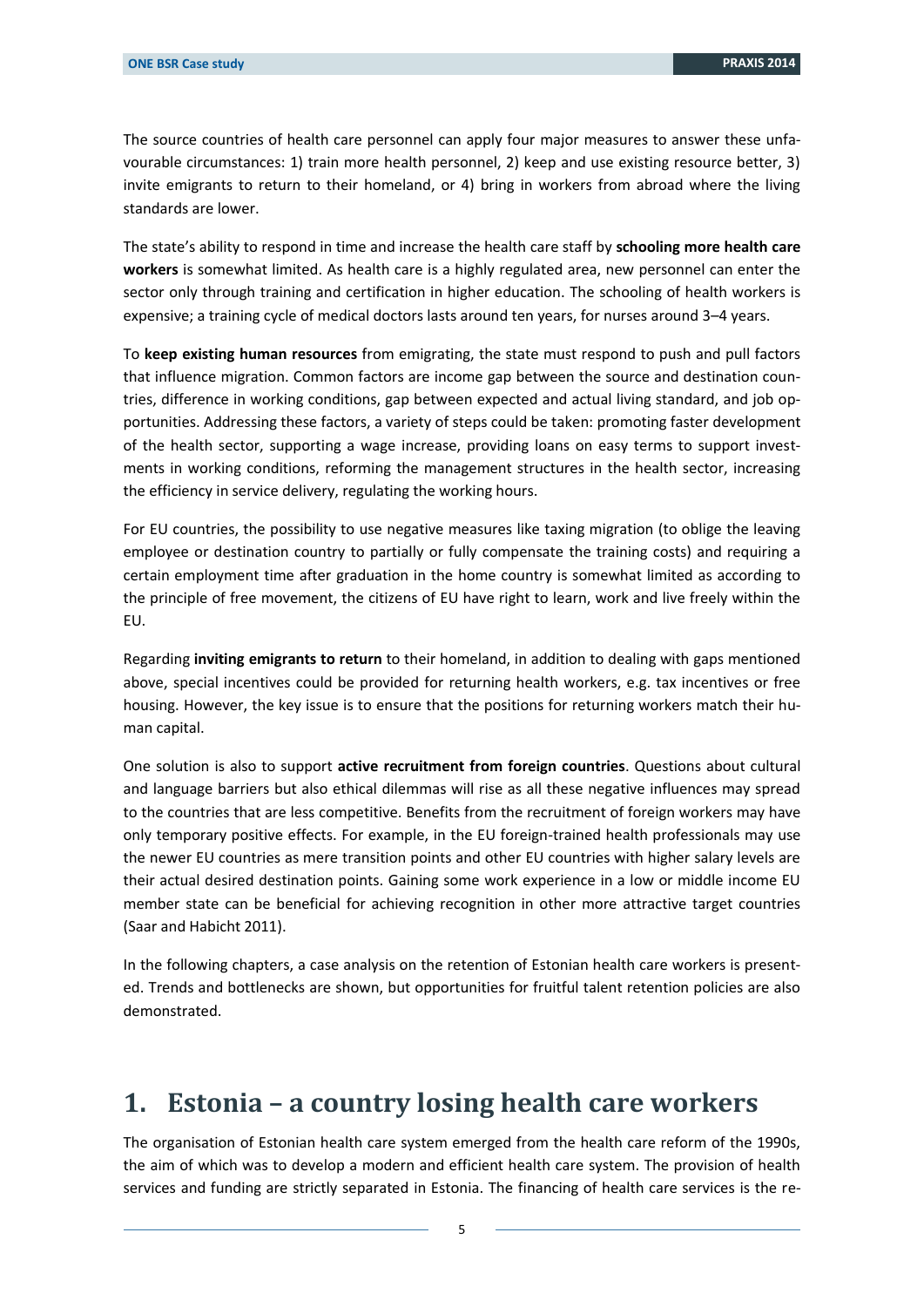sponsibility of the Estonian Health Insurance Fund (EHIF) that operates within the area of administration of the Ministry of Social Affairs, but as an independent public legal body under public law. (Lai et al. 2013) The services and their maximum rates covered by EHIF are regulated by Estonian government.

All health care providers in Estonia operate under private law and in economic and financial terms are fully responsible for their operations, including managing debts and making investment decisions (*Ibid*.). Hospitals of strategic importance are owned by the public sector. Through their representatives in the hospitals' supervisory boards the owners (state, and local government) ensure that public interests are met and operating goals set to serve the public interests are fulfilled by the executives of the hospitals. Combining public ownership and operation under private law is seen as a means to add flexibility and efficiency to the management; in operational decision-making all providers are relatively independent.

#### <span id="page-5-0"></span>**1.1. Emigration of the health care work force**

Estonia is clearly a source country of health care workers (Saar and Habicht 2011). Since EU accession in 2004, the Estonian Health Care Board has issued nearly 3,000 mutual recognition of diploma certificates to health care workers to prove their educational attainment abroad (Health Board 2012; Kiivet, Visk, and Asser 2012; Kiivet, Visk, and Raag 2013). That corresponds to 15% of nearly 18,000 health care workers on the official health workers register in 2012. While some doctors and nurses have permanently left, some have left and later returned, some work in Estonia and abroad alternately, while some migrating professionals provide cross-border health care services (Saar and Habicht 2011). Attempts to get a clearer picture show that in 2012 7.4 % of physicians in the official register were likely working only abroad (Kiivet, Visk, and Asser 2012), while for nurses the percentage was 4.7% (Kiivet, Visk, and Raag 2013).

Of doctors, the largest numbers of emigrants are doctors with no specialisation (including resident doctors). These are followed by family physicians, anaesthetists, radiologists and general surgeons. The doctors with no specialisation are usually residents studying for specialisation and practising medicine after basic studies. It has been hypothesised that certificates are requested mostly by residents interested in practising abroad before acquiring their diplomas (Saar and Habicht 2011).

The number of doctors working in Estonia is estimated to decrease at 1–2% per year and that of nurses twice as fast (Lai et al. 2013). Currently, the number of doctors working in Estonia on a population basis is at a similar level to the OECD average – there are 3.3 medical doctors per 1,000 inhabitants, compared to 3.2 in the OECD (OECD 2013). However, the ratio of nurses is considerably below the average in the OECD – there are 8.8 nurses per 1,000 inhabitants in OECD countries on average, but the ratio in Estonia is 6.2. The shortage hampers the provision of acute care and the further development of nursing care (Lai et al. 2013).The Estonian National Health Plan 2009–2020 sets the target to hold the level of practising physicians at 3.2 in 2020. According to the plan the ratio of nurses should increase from the current level to 9 nurses per 1,000 inhabitants. Considering the high emigration rates, insufficient supply from medical schools and age structure of doctors, these targets are hard to reach with current policies (see e.g. Lai et al. 2013; Kiivet, Visk & Asser 2012; Kiivet, Visk, and Raag 2013).

As the emigrating contingent is inclined to young people, the inflow to the health care sector by recently graduated young professionals is lower than the outflow from emigration and retirement. For example, between 2002 and 2011, on average 248 nurses graduated from the educational system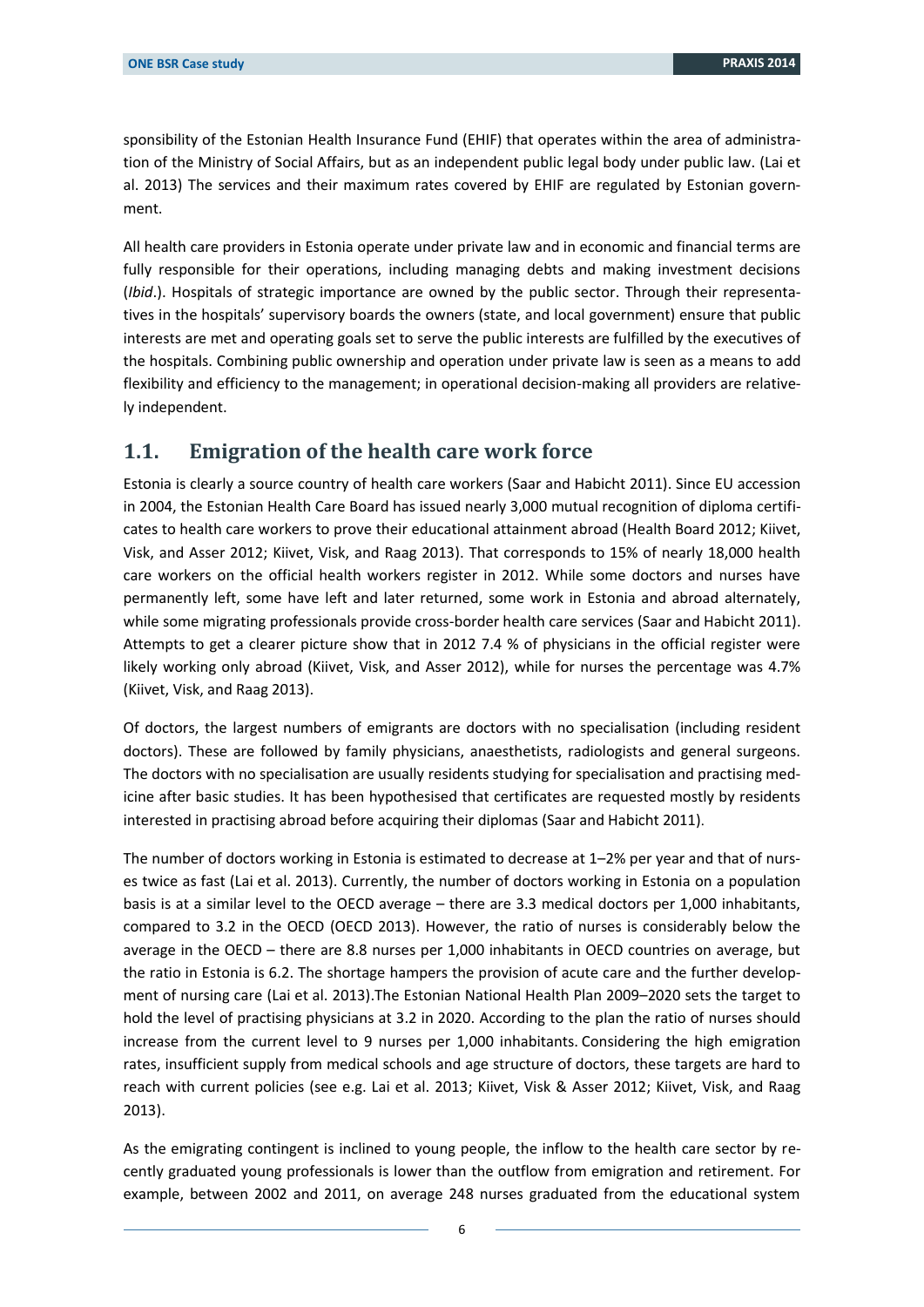annually. From 2010 to 2012 Estonian Health Care Board issued certificates for 204 nurses annually on average to allow proving their educational attainment abroad (Kiivet, Visk, and Raag 2013). Although the vast majority of medical doctors continue working after reaching the official retirement age, it is not so common among nurses. Of the doctors, 15% are over 65, while among the nurses the share is only 5%.

It has been projected that to achieve the targets mentioned above by 2032, the emigration of the medical doctors must be reduced by half and at least 43% more students must start their medical studies (at least 200 instead of 140) (Kiivet, Visk, and Asser 2012). The admission of nurses must be more than doubled – 2.3–2.6 times more students (700–800 nurses) must start their studies every year to guarantee that 450–500 nurses start working every year in Estonia (Kiivet, Visk, and Raag  $2013$ ).<sup>1</sup>

#### <span id="page-6-0"></span>**1.2. Push-pull factors**

-

The reasons why doctors and nurses are leaving Estonia at the levels described above, are widely treated by mainstream media; a number of analytical approaches have been meagre. Estonia adopted liberal policies during its statehood reforms in the nineties and early 2000'nds, so there are no formal agreements that shape or restrict mobility either with other countries or within the country (Tammaru and Viies 2012). Workers are free to choose without any constraints the most suitable employment solutions for them in the homeland or abroad.

The better remuneration of health care workers is presented as the main pull factor in almost all approaches dealing with the subject. A comparison of the salary levels between Estonia and Finland reveals that in Finland health care workers are better paid because of the higher living standard of the society, and the work of physicians is relatively more valued in society. In 2011 the average salary in Estonia was € 839 per month (Statistics Estonia 2014), with practicing physicians earning 2.1 times the average wage (OECD 2013). In Finland the average salary was € 3,080 in 2011 (Statistics Finland 2013), with medical doctors earning 2.6 times the average wage (OECD 2013). Nurses in both countries earned roughly the average wage (OECD 2013). In 2011, only 34.6% of Estonian doctors were very or quite satisfied with their salary, 53.2% were very or quite unsatisfied (Sepp 2012).

Another widely discussed aspect that pushes Estonian health care workers to leave and work abroad is disaffection with the working culture and working conditions. The employment in the Estonian health care system has been described as stressful, prone to overload, and working climate is seen as unfriendly. According to Sepp (2012), more than half of the doctors had a workload of over 40 hours a week. In contrast, the working conditions are seen as less stressful in the main destination countries, the working culture in Finland and Sweden have been presented as examples.

Both the salary and workload were the focus of a three-week long strike of health care workers that took place in Estonia in the autumn of 2012. According to the organisers (the Estonian Medical Association and Professional Union of Estonian Health Care Professionals), the objective of the strike was to "deter doctors and nurses from leaving Estonia and stop the degradation of the health care system", which could be met by implementing the following three measures:

 $1$  According to Saar and Habicht (2011), a large number of registered nurses work outside the health care sector (25% in 2009). Despite increases in health professional salaries between 2004 and 2008, many nurses choose to work in spas, beauty salons or elsewhere in the service sector.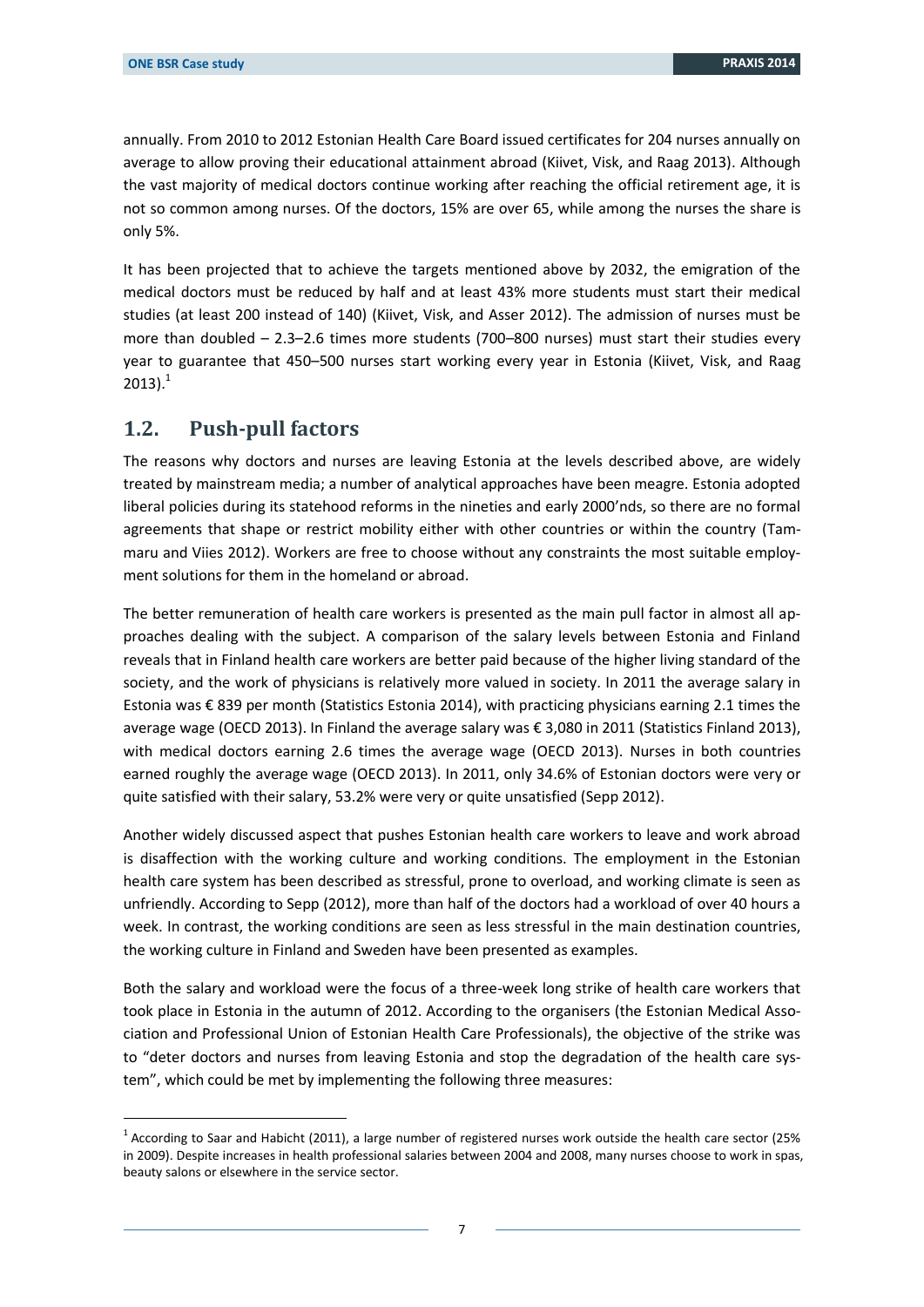- Collective agreements for doctors, nurses and caregivers on raising the minimum wage and improving working conditions;
- Implementing limits on the workload of specialists and standards on the workload for nurses and caregivers;
- Initiating changes for increasing the financing of the health care system and improving access to medical care.

The goodwill agreement "Guaranteeing the Sustainability of the Health Care System" was signed between the parties as a compromise ending the strike. It lists nine central goals and takes on the responsibility for contributing to solving these goals. One of the objectives of the agreement is to guarantee the influx of health care professionals. In order to achieve that the parties take on the following responsibilities:

- Review the current agreements on state-financed places for medical students and the necessary number of residency positions;
- Specify the principles on the extent of activities for medical students in providing health care services;
- Update the principles of practical work for medical students;
- Review the principles of further training and reorganisation of competency assessment for doctors;
- Agree on principles that guarantee that in the new system of financing, the education of doctors, dentists and pharmacists receives targeted financing and doctors-faculty members receive competitive salaries.

Similar agreements were concluded with nurses, midwives and other health care professionals to guarantee the influx of workers. It is yet unknown if and how the results of the strike have affected the emigration or remigration of health care workers.

The major destination country of emigrating health care workers has always been Finland, others are Sweden, the United Kingdom and Germany (Tammaru and Viies 2012). The distance between the Estonian and Finnish capitals, Tallinn and Helsinki, is only eighty kilometres across the Finnish Gulf. The two countries are linked by frequent ferry and air traffic. As Estonian and Finnish belong to the same language group, it may be somewhat easier for Estonians to learn Finnish than other languages. However, the language barrier is minimal with two other popular destination countries, the United Kingdom and Germany. English and German are the main foreign languages taught in the education system, often at primary level.

The decisions to leave Estonia are strongly shaped by active and targeted recruitment of foreign human resources agencies that focus on recruiting medical personnel mostly to Finland but also to Germany and other countries. These companies diminish the burden of commitment for potential emigrates, provide information on working conditions abroad, offer free (or low cost) language courses (these are offered already to medical students), and negotiate the exact terms with the hospitals. If recruitment is successful, companies support their recruits with contact persons who help to fit in comfortably to the new living and working environment. In Tartu, a university town with 100,000 inhabitants, six HR agencies are operating to allure appropriate medical personnel to leave their home country.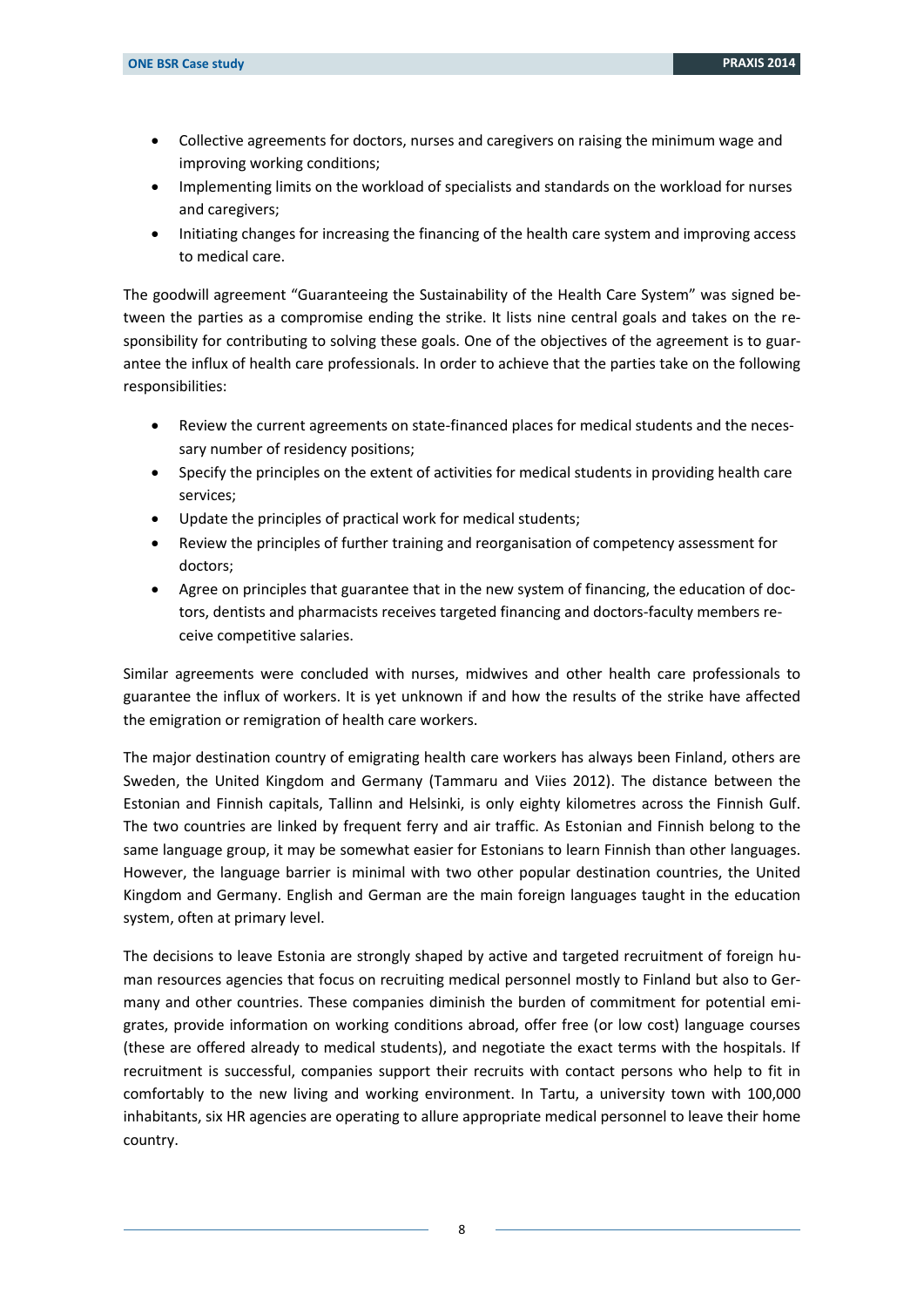Emigration to Finland is also convenient due to the growing Estonian diaspora there. According to crude estimates, the total net emigration to Finland between 2000 and 2010 was 35,000–40,000 people or 2.6% of the population of Estonia (Tammaru and Viies 2012). Diasporas provide a wellfunctioning network of information flows about job vacancies and working conditions in the destination country, making leaving Estonia and adaptation abroad increasingly easier (*Ibid*.)

Inflows from other countries have been insignificant – only a small number of medical doctors and dentists have migrated to Estonia in recent years, mostly from the Russian Federation (Saar and Habicht 2011) and Ukraine.

# <span id="page-8-0"></span>**2. A case analysis of talent retention in the Estonian health sector**

The issue of doctors' emigration from Estonia has been widely discussed in the Estonian media, but the research based on scientific methods has been rather scarce during the past ten years. Võrk, Priinits, and Kallaste (2004) have analysed the potential for emigration among health workers in conjunction with Estonia's accession to the European Union. There is a detailed country report by Saar and Habicht (2011), where the situation was thoroughly analysed based on administrative data. Alar Sepp (2012) has analysed the job satisfaction of Estonian physicians, including the subject of emigration. Kiivet et al. (2012) projected the physician workforce in Estonia to 2032, considering both the age structure of health workers and the recruitment of physicians to work abroad. Tammaru & Viies (2012) gave considerable attention to the migration of Estonian health care workers in their country report on Social Impact of Emigration and Rural-Urban Migration in Central and Eastern Europe.

This case study focuses on the talent retention policies in the Estonian health care sector. As Estonia belongs among the countries that lose their trained health personnel to richer countries, steps are needed to guarantee maintaining at least a minimum level of health workers. In order to allow policymakers to keep the career choices of the medical doctors' and nurses favourable from the state's perspective, it is necessary to be acquainted with the expectations, values, satisfaction and dissatisfaction factors of the health professionals as a group.

#### <span id="page-8-1"></span>**2.1. Methodology**

To examine the Estonian health care system from the perspective of talent retention, a case analysis was carried out. The work comprised desk research, an e-survey among medical students and young doctors, interviews with shareholders and a synthesis of the results (Figure 1).



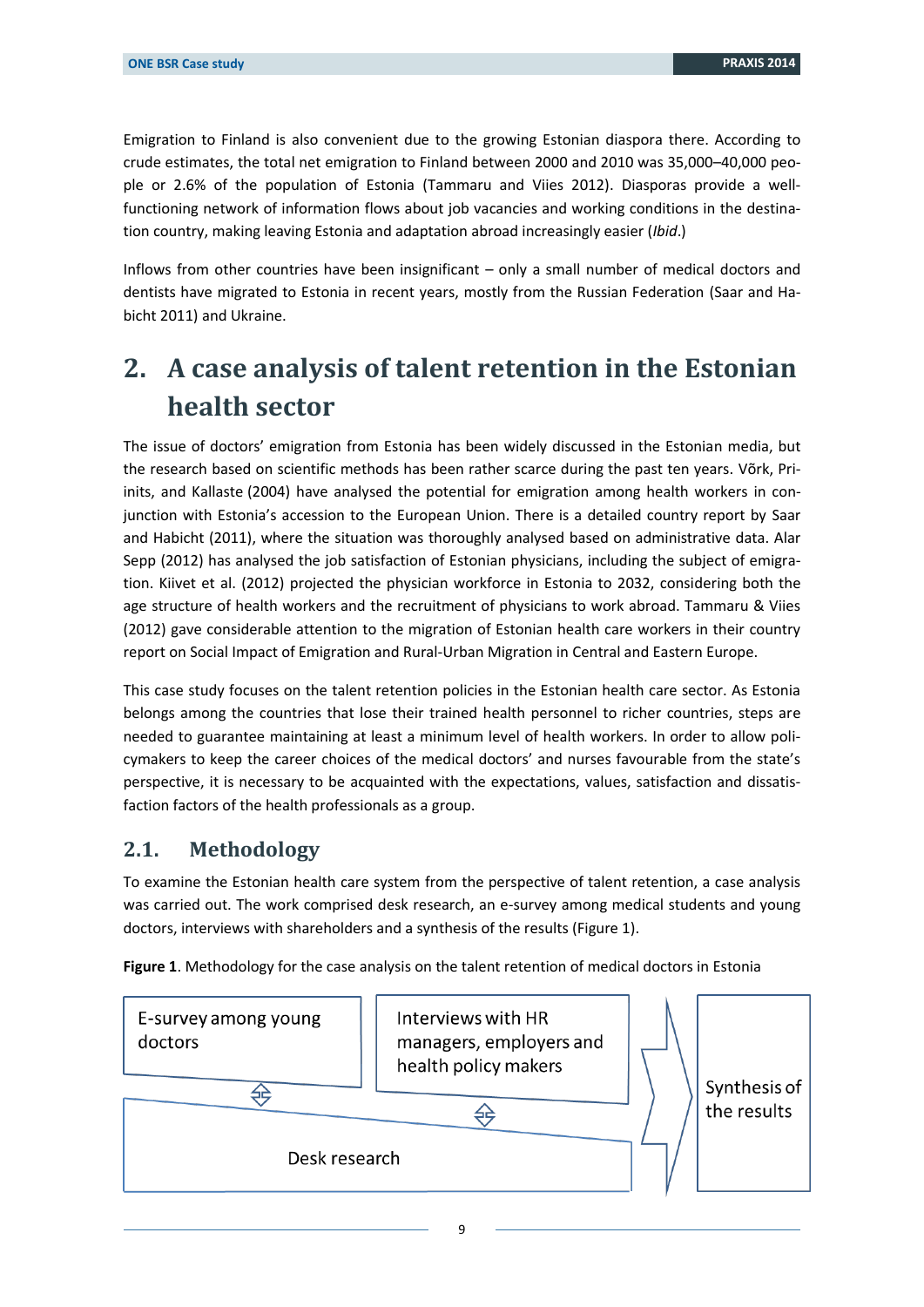-

#### **Box 1: E-survey "Becoming a doctor in Estonia in 2013"**

*Survey period*: 17.06–29.07.2013

*Target group*: medical students at the University of Tartu; graduates from the University of Tartu who were working as resident physicians, non-specialised physicians or were studying for a doctorate; graduates from the University of Tartu who had fully completed the medical programmes within three years and were working as specialised physicians in Estonia or abroad.

*Method:* a questionnaire form in the web environment [www.surveymonkey.com;](http://www.surveymonkey.com/) to recruit the respondents the information about the survey was spread through e-mail lists and social networks; answering the questionnaire was voluntary and anonymous, no data except age, sex, training or acquired education level and speciality were collected that would have allowed to identify the respondent.

*Respondents*: 374 responses were received, 288 filled out questionnaires were included in the data analysis, 85 questionnaires were excluded as they included only mandatory data (age, sex, training or acquired education level) or were likely incomplete duplicates of filled out questionnaires. 223 (77.4%) of the respondents were women, 65 (23.6%) men.

To get an up-to-date picture on the subject, a special module was designed for the e-survey "Becoming a doctor in Estonia 2013" to gather data on the perspectives of young doctors and medical students on emigration and push-pull factors affecting it (see Box 1). As the younger age group is the most prone to migrate and leave the home country, when designing measures and incentives for talent retention this target group should always be considered central.

The e-survey consisted of three modules: a) the factors for choosing a speciality, b) satisfaction with medical training at the University of Tartu<sup>2</sup>, and c) intention to go to work abroad and the factors affecting it. In the latter module, respondents were asked to describe the possible reasons for leaving Estonia to work abroad, or vice versa, the reasons that motivate to stay and work in Estonia.

Altogether, 519 free answers given by 171 medical students and young doctors were identified, where one or several reasons to stay or leave the homeland were explicitly provided (other answers provided as free text to other questions that included the reasons named above were also included in the analysis). The data were qualitatively analysed and mapped into 109 impeding and facilitating factors affecting students and young physicians' willingness to stay or leave. These were grouped into five main domains (see Table 1).

This taxonomy of facilitating and impeding factors provided a conceptual framework for subsequent research. The established categories of factors were assessed in terms of whether, and to what extent, it is possible to influence them at national, local or organisation level considering the current health care system in Estonia. Extended desk research and in-depth interviews with state and hospital representatives were conducted based on the framework. $3$ 

 $^2$  The University of Tartu is the only university in Estonia offering a training programme to become a medical doctor.

 $3$  Three in-depth interviews were conducted after the e-survey to gather additional information on talent retention policies: one with a senior official of Estonian Ministry of Social Affairs, two with the representatives of two hospitals.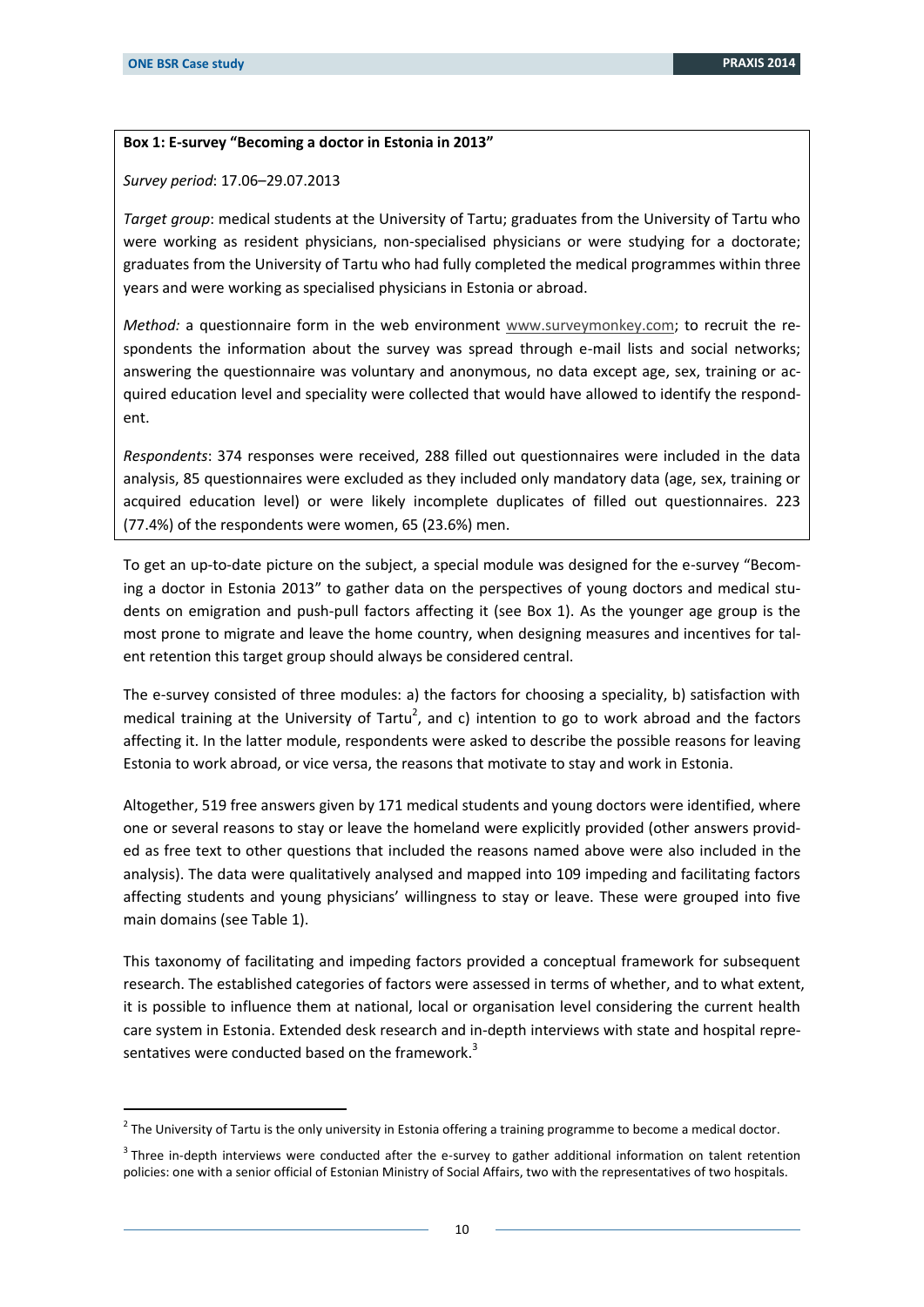### <span id="page-10-0"></span>**2.2. Domains of factors influencing the migration of young doctors**

#### WORKING CONDITIONS

The group *working conditions* comprises all the standard features of a relationship between employer and employee, usually stipulated in a labour agreement. Significant subcategories are remuneration, working environment and workload.

The **remuneration** is a multi-faceted issue. In the e-survey several narratives were reflected in responses linked to salary. Dominating narrative centred on the comparison with other countries – "the wage in Estonia is significantly lower than other countries". As shown earlier, the difference between the salary of doctors in the two neighbouring countries, Estonia and Finland, is fourfold. This wage gap is emphasised in the media, therefore it is hard to ignore. Another narrative, which is closely related to the previous, is centred on the fairness aspect – the wage of doctors is seen as unfairly low in Estonia, considering the role of the doctors in society and limitations that accompany the profession.

| <b>Main domain</b>                     | Subdomain                          | Named by respondents, % |
|----------------------------------------|------------------------------------|-------------------------|
| Working conditions                     |                                    | 77.8                    |
|                                        | Remuneration                       | 63.2                    |
|                                        | Working environment                | 33.3                    |
|                                        | Workload                           | 26.3                    |
| Professional growth                    |                                    | 31.0                    |
|                                        | Professional develop-<br>ment      | 29.8                    |
|                                        | Academic/scientific<br>development | 2.9                     |
| Personal/family factors                |                                    | 40.9                    |
| Organisation of the health care system |                                    | 27.5                    |
| Societal factors                       |                                    | 14.0                    |

**Table 1.** Push-pull factors according to main domains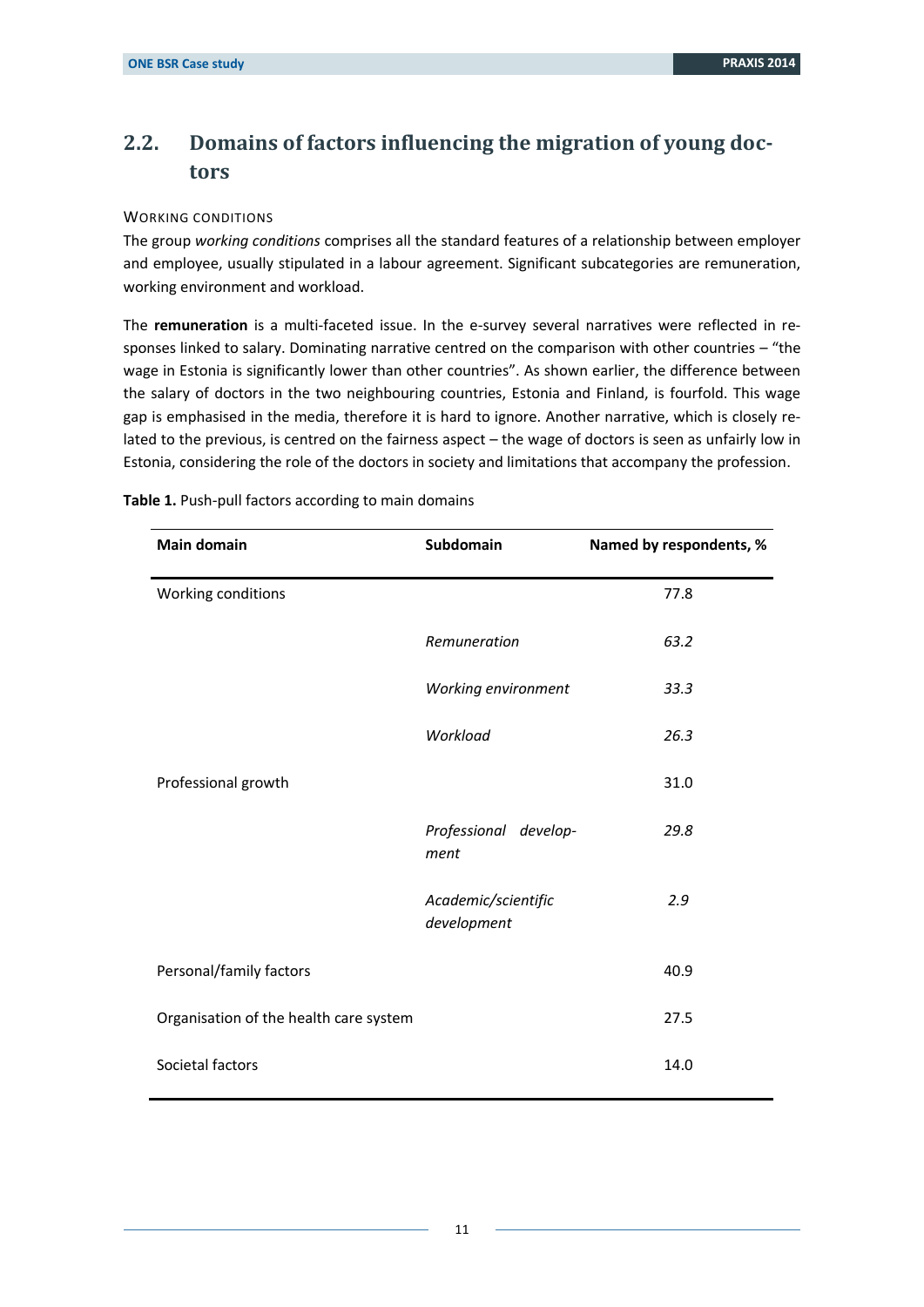*Considering the complexity of the work and responsibility that comes along, the salary is too low.*

24-year-old recent graduate

Other sub-narratives rise from the person-centred context: "wage as not allowing normal coping" and "earning higher salary in foreign countries as a solution to increase economic security". As minimum salary of resident physicians is significantly higher than average wage in Estonia, these narratives are probably dependent on liabilities of households and values of the respondents.

Working as a doctor was presented as stressful, with a **workload** typically higher than the normal load stipulated in legislation. Several respondents presented emigration from Estonia as the solution to prevent imminent burnout.

*/---/ If I continue working like that I will burn out by the age of thirty. I don't have time for my children and my family because I'm working all the time. If I want to have a private life, I have to work in another social system. The moment I'm answering this survey, I have worked 22 days in a row, including six nightshifts. The salary I will get for this as a resident is ridiculous.*<sup>4</sup> *I*  have taken the Hippocratic Oath and swore to help all the patients needing help, but I will not *allow ruining the life of my children and spouse by society that is abusing my oath.*

Resident working as a non-specialised doctor<sup>5</sup>

*There are not enough doctors and considering my dispositions I know that I will probably burn out.*

24-year-old medical student

#### PROFESSIONAL GROWTH

-

The domain *professional growth* can be separated into two subdomains: professional development and academic development. The first is connected with a wish to become a highly skilled medical doctor, the second with a wish to acquire doctoral level education and/or to start or continue scientific work in the field.

**Professional development** was presented as a significant reason to work abroad, at least temporarily. Gaining experience in a foreign country was seen as a part of contemporary education by several respondents.

*Working abroad is a part of education; it helps to see new perspectives in work, promote cooperation between domestic and foreign hospitals and research centres.*

24-year-old medical student

<sup>&</sup>lt;sup>4</sup> In the summer of 2013 the minimum wage for resident physicians was 7.6 euros per hour. Hospitals may have paid more than minimum wage.

 $<sup>5</sup>$  To protect the identity of the respondents, only two characteristics per respondent are revealed.</sup>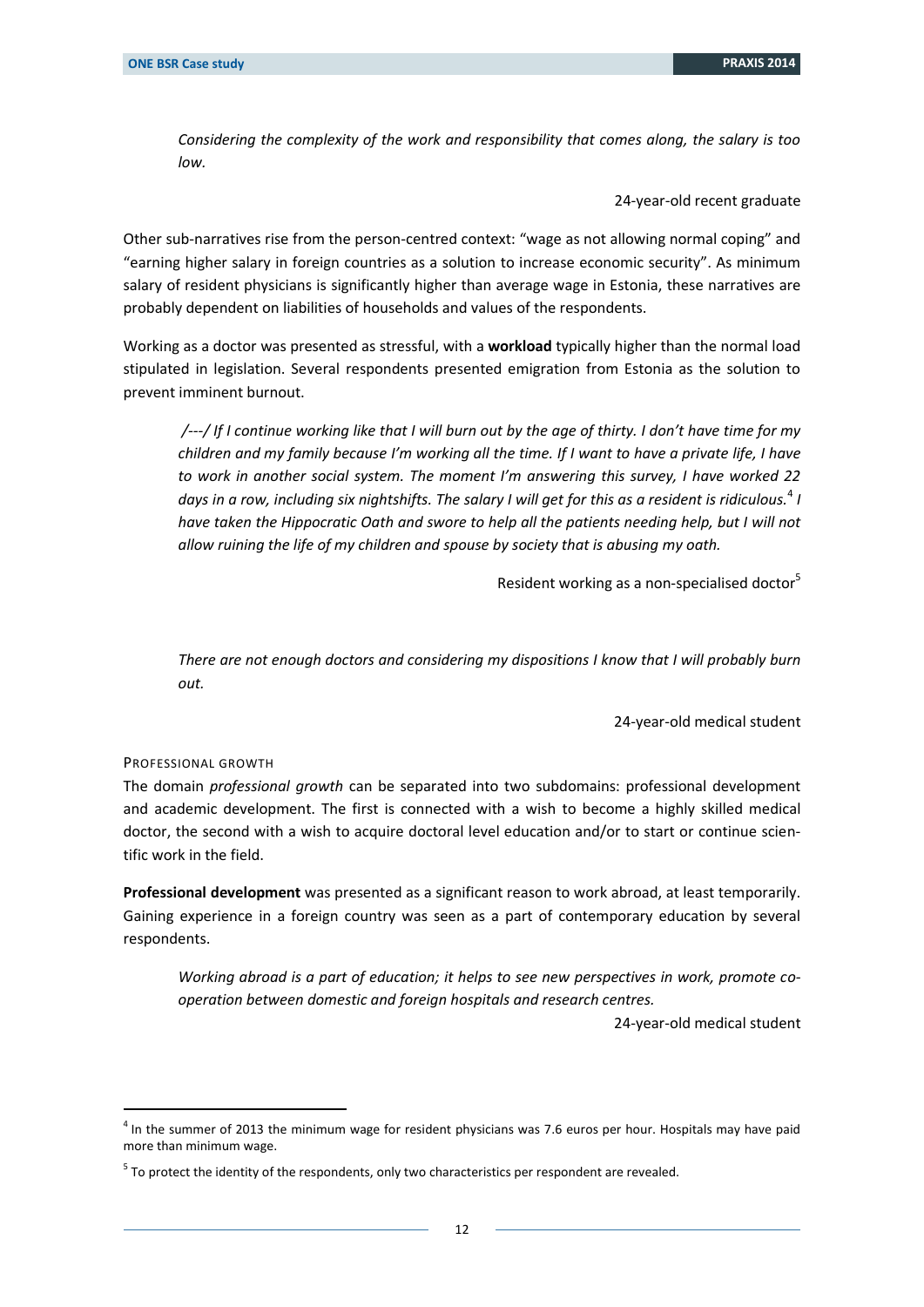Another argument was the size of the populations; according to some opinions medical centres in countries with larger populations offer more cases of pathology, allowing young doctors to learn more of their speciality.

*There are more patients with certain pathologies in countries with a larger population, therefore allowing to establish specialised centres where know-how about the pathology is higher than anywhere else.*

#### 28-year-old resident

Hesitations were shown concerning **academic/scientific development.** Respondents answered that conditions for obtaining a doctorate degree were exclusively seen as weaker in the homeland.

*[In Estonia] the choices of research topics are limited as the capacity of local centres is constrained.*

Orthopaedic resident

#### PERSONAL /FAMILY FACTORS

Several respondents brought up different personal or family centred factors that were seen to affect substantially (possible) decisions to leave or stay in the homeland. The decisions and intentions of the spouse were presented as both a pulling and inhibiting factor. Cultural arguments were brought up, for example the preference that the children should go to school in Estonia was presented as a reason to return.

According to some students, the geographical location of residency or working place was also relevant. Several respondents claimed that if they cannot continue their residency or work near their principal residence and a change of residence is required, they would rather move abroad.

*I would like to work in Tartu where the number of jobs for medical doctors is limited. If I cannot work here, I'd rather go to work abroad.*

Resident physician in medical rehabilitation

#### ORGANISATION OF HEALTH CARE SYSTEM

The domain *organisation of health care system* includes organisational aspects of providing health care services, but also organisation of the educational system preparing doctors. It was perceived that health care is not a priority sector in Estonia, and necessary changes are unlikely to happen soon enough.

*/---/The general medical system is on the brink of a disaster and collapse. Working elsewhere helps to understand the situation. The difference is in the attitudes, working conditions and wages. The current system is unable to stop a young doctor from going abroad.*

25-year-old resident

The transition to residency after basic training was presented as a dominating bottleneck by medical students. As the number of places in residency is limited, there is the possibility that recent graduates are not able to start the residency in their preferred speciality. Without the completion of residency they are only able to work as a non-specialised physician – a position that is low-valued in Estonian hospitals.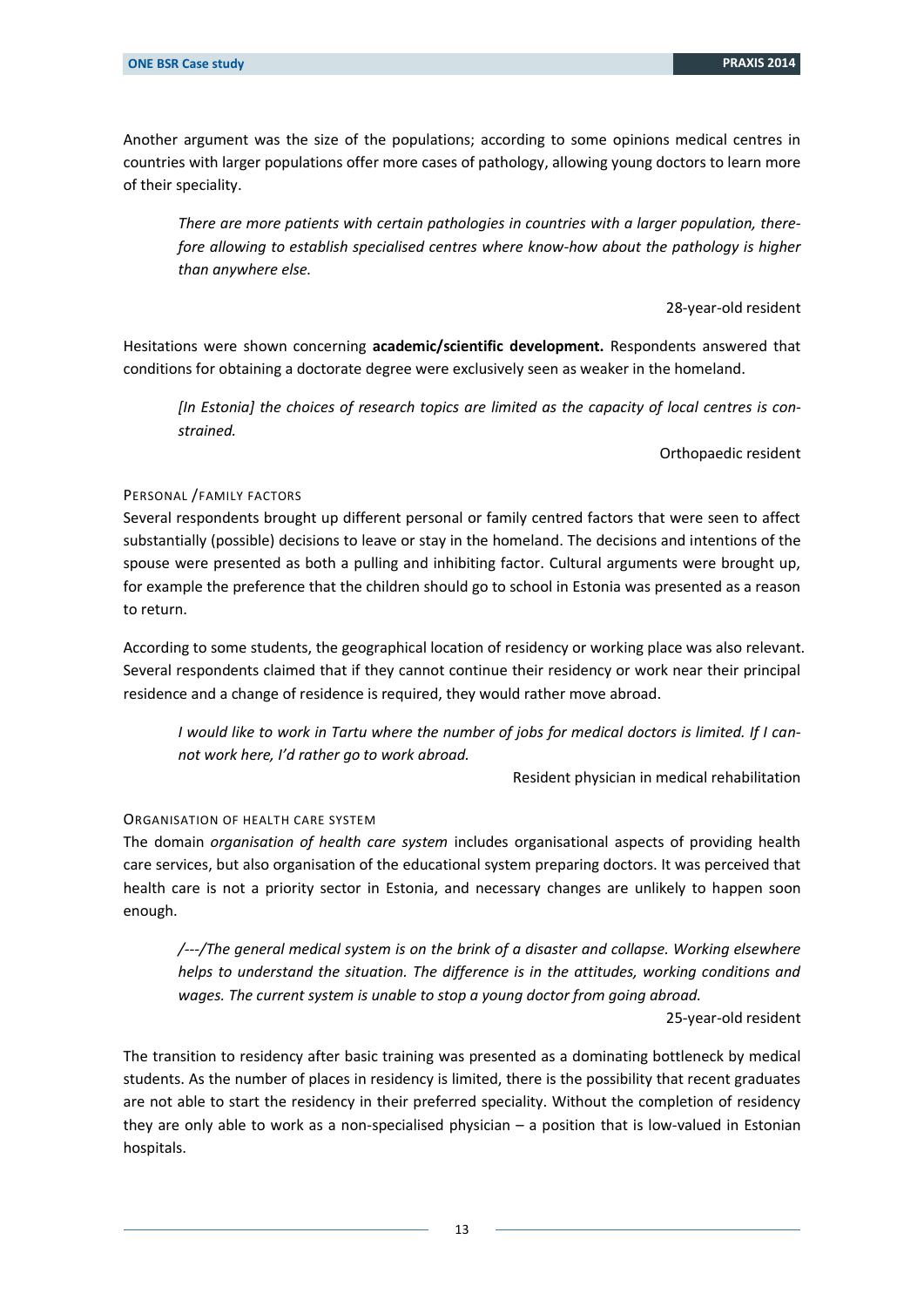*[Going abroad] depends on if I can enter the residency in my chosen speciality. If not, I'm going to study abroad. I will not certainly stay to work or rest for a year.*

24-year-old recent graduate

SOCIETAL FACTORS

The domain *societal factors* included the general factors like attitudes towards the doctors among patients and policymakers and living standard in society.

#### <span id="page-13-0"></span>**2.3. Retention practices in Estonia**

Different retention policies in different levels are used in Estonia to motivate the health care workers to stay in the organisation, region or the state. To map the practices currently in use in Estonia, desk research and in-depth interviews with state and hospital representatives were conducted. To illustrate the context of the Estonian health care system, the research team subjectively assessed the affectability of the push-pull factors treated above, considering the organisation of the health care system but also the policies discovered and their implementation rationales. These results are shown in Table 2. The retention policies and the context are described in the following subchapters.

#### ORGANISATIONAL LEVEL

An organisation offering health care services can control almost all the aspects of working conditions, and factors connected with professional growth of its workers. The affectability of other factors is poor.

The salary paid by the health care organisation is the subject of negotiations between a worker and the management of an organisation. However, the salary range depends on the minimum wages agreed upon in collective bargaining on the one hand and the price list of Estonian Health Insurance Fund on the other. The latter is confirmed and signed as a government act. When calculating the wages, the organisation must consider current commitments with the Health Insurance Fund and potential contract volumes in the future, the investment needs of facilities, staff turnover, and other variables.

The remuneration policies in different organisations vary greatly. In several hospitals the information on the ranges of salaries is publicly available for the staff. Some providers offer bonuses for key employees. However, the issue is complex regarding the workload. Although normative work time and remuneration of extra working hours are stipulated in legislation, according the health care workers it does not apply in the practice of health care organisations. Sometimes barely legal solutions and verbal agreements are used to overcome staff shortages. It is speculated that if the fully legal limits were used, the service providers would be unable to perform the contracts and would not be able to offer the salary levels they are offering now. Therefore, attempts to comply with the law would result in worsening the remuneration of workers and accelerate the emigration of health care workers. The aspirations to stipulate strict workload standards in collective agreements have not yet reached the desired results.

To keep highly professional health care workers from fully emigrating, part-time positions are offered. There are medical doctors who work in Finland during weekends and in Estonia during the week, while some radiologists residing in Estonia provide cross-border services abroad over the Internet (Saar and Habicht 2011). There are hospitals that offer stipends to the residents and trainee nurses. In return, the latter are obliged to come to work in the hospital for the certain period after graduation.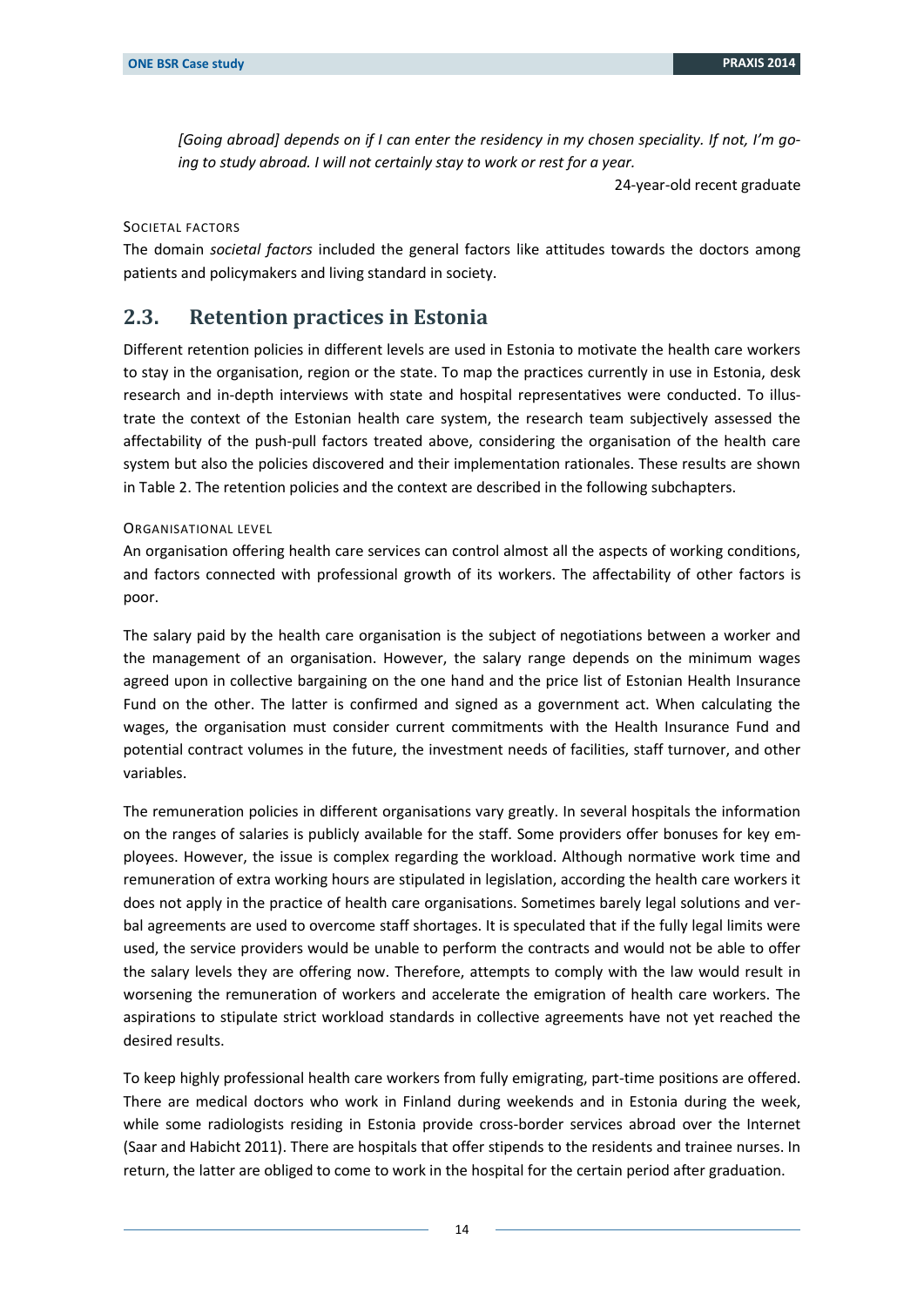| <b>Main domain</b>                        | Subdomain                          | <b>Policy level</b> |                    |                 |
|-------------------------------------------|------------------------------------|---------------------|--------------------|-----------------|
|                                           |                                    | Organisation        | Local              | <b>State</b>    |
| Working conditions                        | Remuneration                       | Medium (strong)     | Low                | Strong          |
|                                           | Workload                           | Strong              | Low                | Strong          |
|                                           | Working environment Strong         |                     | Medium<br>(strong) | Medium (strong) |
| Professional growth                       | Academic/scientific<br>development | strong (medium)     | Low                | Strong          |
|                                           | Professional<br>opment             | devel- Strong       | Medium             | Low             |
| Personal/family<br>-fac<br>tors           |                                    | Low                 | Low                | Low             |
| Organisation of the<br>health care system |                                    | Low                 | Low                | (Strong)        |
| Societal factors                          |                                    | Low                 | Low                | Medium/low      |

**Table 2.** The framework of push-pull factors and the assessment of the affectability of these factors at different policy levels

#### LOCAL GOVERNMENT LEVEL

At local level the possibilities to affect talent retention are rather weak. Although representatives of local government are usually represented in the boards of local hospitals, the differentiation of management puts the levers to shape working conditions in the hands of organisation management. Local governments can affect environmental aspects of working conditions only indirectly, by supporting renovation or constructing new buildings for providing health care services.

In Estonia, mostly supportive measures are offered by local governments to health care workers. For example, low-priced (temporary) accommodation is offered to health care workers who start working in a hospital or family physician practice within local government. In Pärnu (a town in western part of Estonia), which provides municipality kindergarten services, the children of health care workers (but also policemen and rescuers) are put in priority status.

#### STATE LEVEL

At state level, there are several general levers to respond to the factors affecting the motivation of health care workers to stay in their homeland. As in many other countries with public health care systems, the main state level policies to support the working conditions of doctors are the funding of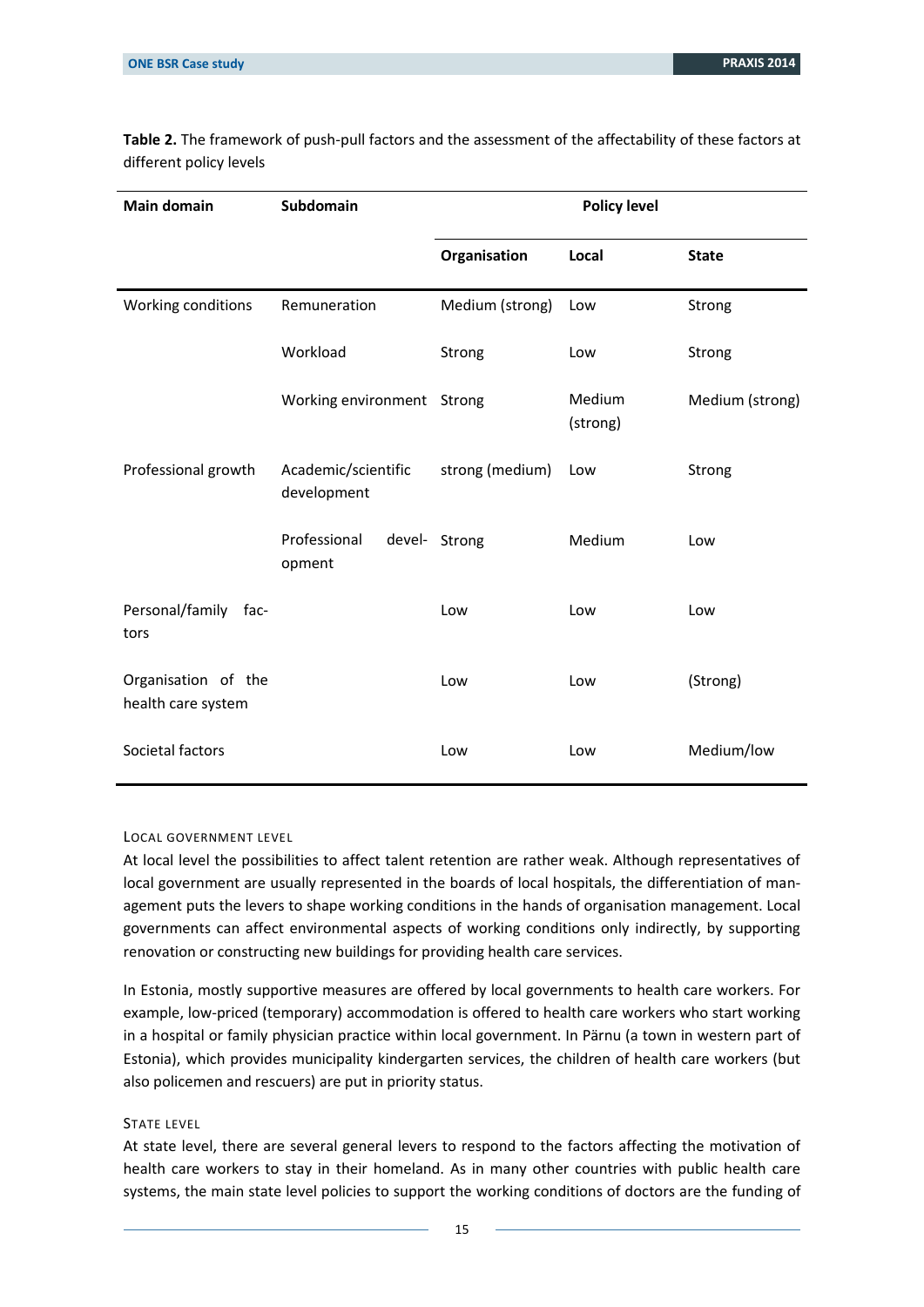health care and the legal framework regulating the provision of health care services. In the context of prudent fiscal policy, the government's chances to increase vigorously the wages of health care workers are clearly limited. However, as natural experiments in Estonia and Poland have demonstrated, emigration has slowed down after advance in salary – increased levels of salaries coincided with a significant fall in health professionals applying for recognition of qualifications in subsequent years, implying a causal relationship (Ognyanova et al. 2014; Kautsch and Czabanowska 2011; Saar and Habicht 2011).

In Estonia the financing of public health care goes through taxes, namely through social tax  $-13%$  of workers' salary go directly to national Health Insurance Fund. This tax rate has remained unchanged for two decades. With minor exceptions, no additional funding through other taxes is used in Estonia. The regulation of provision of health services has undergone minor edits after Estonia joined the European Union.

Currently, there is only one measure at state level that directly addresses the emigration of doctors from a remuneration aspect – a beginner's allowance for young doctors that was implemented in the end of 2012. This allowance is meant for young doctors who have completed the residency and are starting their work as a doctor outside the two largest cities, Tallinn and Tartu. The size of the allowance is 15,000 euros (it is taxed with 20% income tax), for which the beneficiary must work for five years in Estonia as a doctor or the allowance is to be returned.

To support professional growth the state could promote teaching and academic studies using different incentives. However, lecturing for medical students in Estonia is less well paid than practicing as a doctor. As respondents of the survey expressed, there are several high-quality lecturers with super teaching skills for whom the teaching is their mission but some of the lecturers are clearly burned-out practitioners and/or without adequate teaching skills. No steps at state level have yet been made to harmonise the quality of basic training or tutoring at residency level.

Another bottleneck in academic growth is acquiring a doctoral degree in Estonia. As residency cannot be passed part-time, a medical student interested in an academic career must choose between becoming a practitioner and becoming a scientist after passing basic training. Mixing both in Estonia presumes ultimate devotion, in several other countries in the Baltic Sea Region such a choice can be put into practice without superhuman skills.

Although the state has all the levers to organise the health care system, it is clear that there is not one right solution. As the Estonian health care system is assessed as one of the most effective systems in the world, only fine tuning of the provision of services is topical.

The measure not yet fully discussed in Estonia is to adapt national legislation as well as enter into bilateral and multilateral agreements on workforce migration following the WHO Global Code of Practice on the International Recruitment of Health Personnel. The Code establishes and promotes voluntary principles and practices for the ethical international recruitment of health personnel and the strengthening of health systems. It is a multilateral framework for tackling shortages in the global health workforce and addressing challenges associated with the international mobility of health workers (WHO 2014).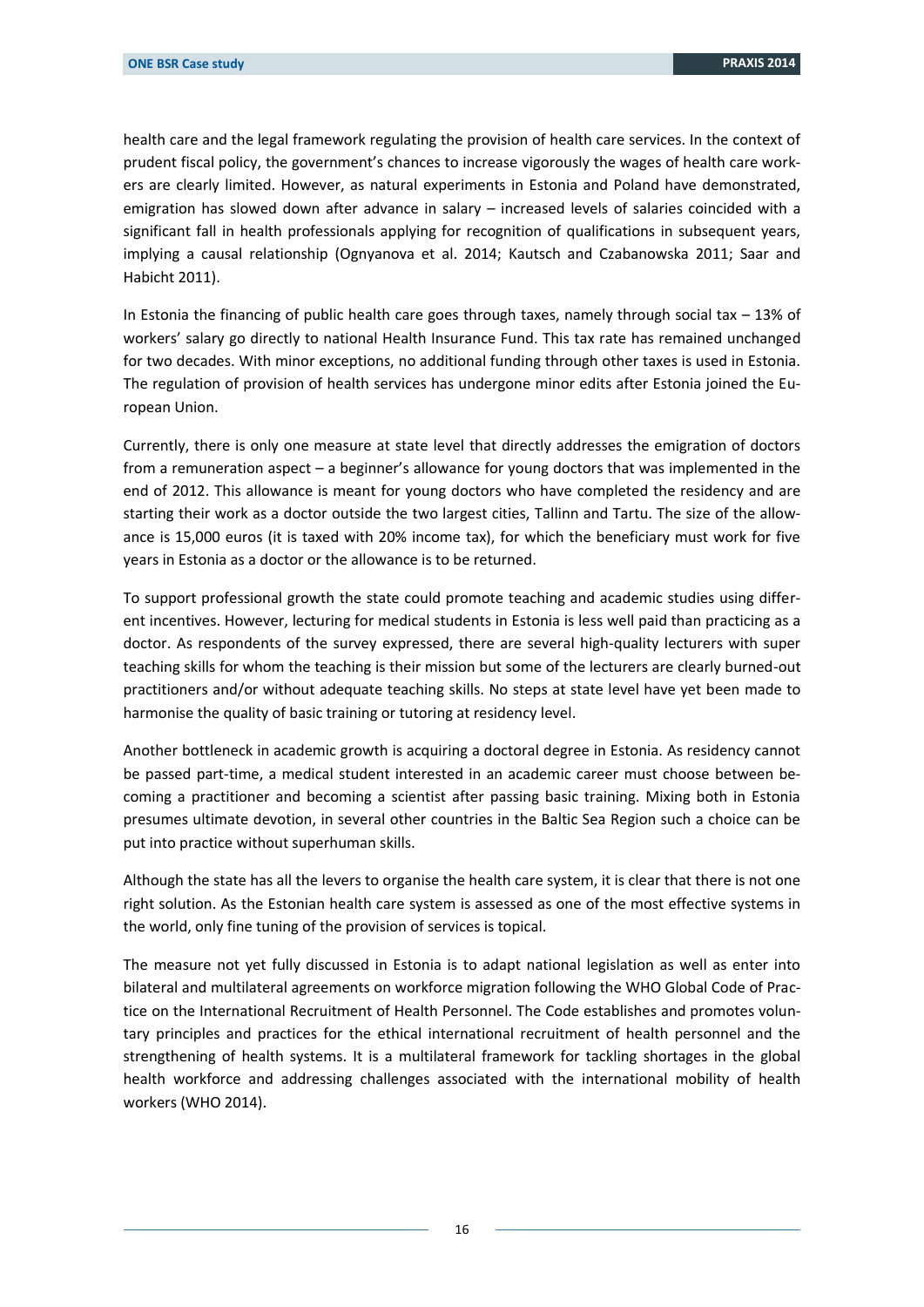### <span id="page-16-0"></span>**2.4. Summary**

As the Estonian health care personnel case has demonstrated, talent retention is a complex issue for an EU country where living standards are significantly lower than in several other countries in the Baltic Sea Region. The need for talent retention in the health care sector has reached the consciousness of the Estonian policymakers. However, a plan of action is still missing. The elaboration and implementation of a human resource strategy is vital for the proper functioning of the health care system.

As shown, the potential measures for talent retention are at the state level and the capability of the organisations depends strongly on the steps taken at state level. At local government level supportive measures can be provided. However, more holistic and proactive cooperation is needed between different levels to ensure fruitful policies.

First of all, the bottlenecks that push away knowledge workers who are always welcomed abroad should be eliminated. Career paths should be backed up and acceptable second options in the homeland presented. In the case of the transition to the residency after graduation – the restricted access to the residency in the context of the looming shortage of doctors is clearly not in accordance with the principle that countries should protect their investments. It is paradoxical that in a country where there is a sharp shortage of doctors looming, the organisation of the training process is designed in a way that a pause in the process may occur for some recent graduates. Uncertainty about their future may affect some medical students to think early on about going abroad, where the process of becoming a doctor is solved with more flexibility.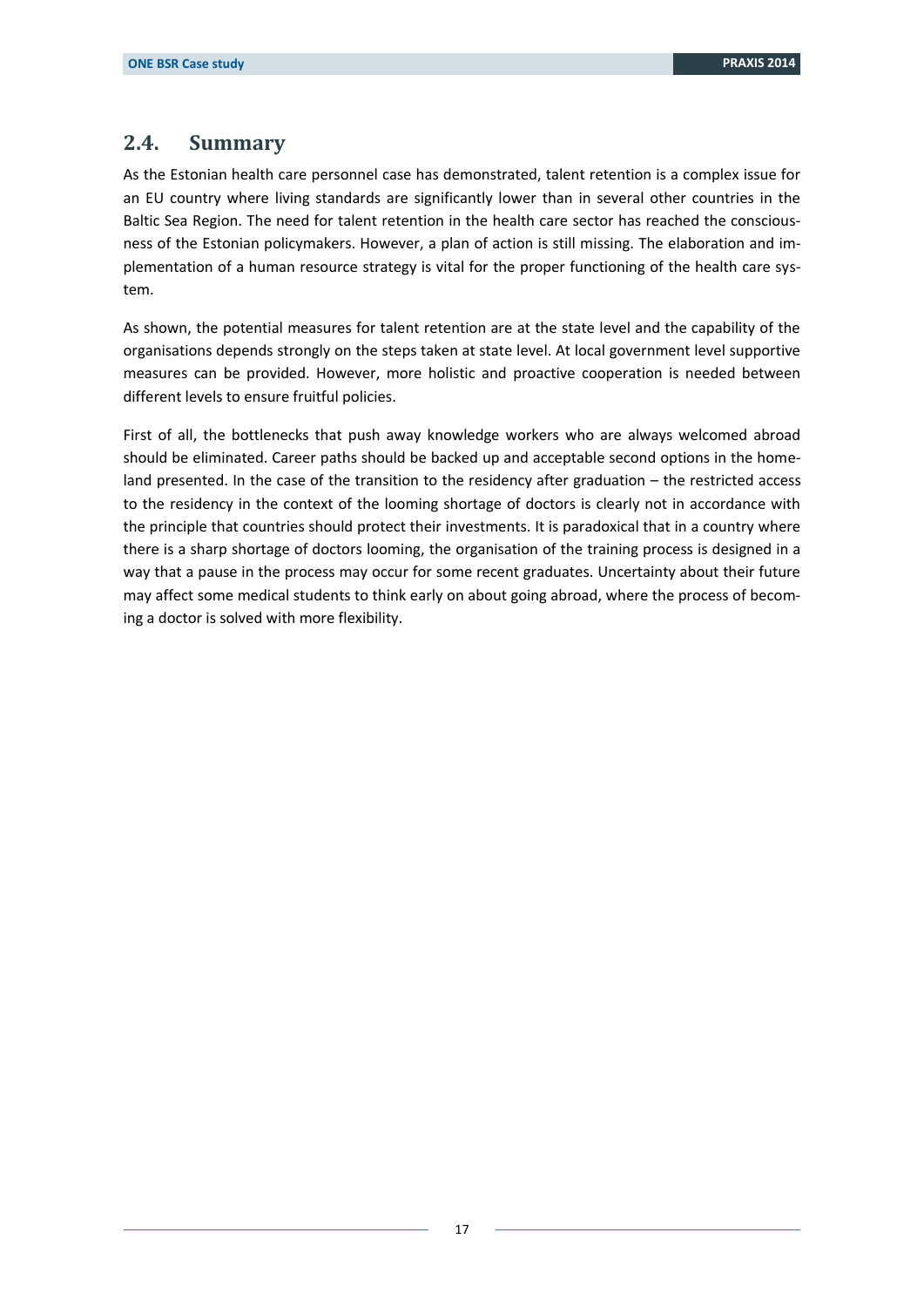## <span id="page-17-0"></span>**References**

Batista, Catia, Tara McIndoe Calder, and Pedro C. Vicente. 2014. "Return Migration, Self-Selection and Entrepreneurship in Mozambique," IZA Discussion Paper No. 8195, , no. IZA Discussion Paper No. 8195 (May). http://ftp.iza.org/dp8195.pdf.

Calì, Massimiliano, Karen Ellis, Dirk Willem te Velde. 2008. *The Contribution of Services to Development and the Role of Trade Liberalisation and Regulation*. London: Overseas Development Institute. http://www.odi.org.uk/resources/download/2610.pdf.

European Union, and European Commission. 2007. *Communication from the Commission: Improving Knowledge Transfer between Research Institutions and Industry across Europe ; Annex : Voluntary Guidelines for Universities and Other Research Institutions to Improve Their Links with Industry across Europe*. Luxembourg: EUR-OP.

Health Board. 2012. "Tervishoiutöötajatele on Väljastatud Välismaale Töölesiirdumiseks 2333 Tõendit." *Home Page of Health Board*. Tervishoiutöötajatele on väljastatud välismaale töölesiirdumiseks 2333 tõendit.

Kautsch, M., and K. Czabanowska. 2011. "When the Grass Gets Greener at Home: Poland's Changing Incentives for Health Professional Mobility." In *Health Professional Mobility and Health Systems. Evidence from 17 European Countries*, by Matthias Wismar, Claudia B. Maier, Irene A. Glinos, Gilles Dussault, and Josep Figueras, 419–48. Kopenhagen: WHO Regional Office for Europe on behalf of the European Observatory on Health Systems and Policies. http://www.euro.who.int/en/publications/abstracts/health-professional-mobility-in-a-changingeurope.-new-dynamics,-mobile-individuals-and-diverse-responses.

Kiivet, Raul-Allan, Helle Visk, and Toomas Asser. 2012. "Eestis töötavate arstide arvu prognoos aastaks 2032." *Eesti Arst* 91 (8): 403–12.

Kiivet, Raul-Allan, Helle Visk, and Mait Raag. 2013. "Õdede Arvu Prognoos Aastaks 2032." *Eesti Arst* 92 (11): 616–26.

Lai, Taavi, Triin Habicht, Kristiina Kahur, Marge Reinap, Raul Kiivet, and Ewout van Ginneken. 2013. "Estonia: Health System Review." *Health Systems in Transition* 15 (6): 1–196.

OECD. 2013. *Health at a Glance 2013: OECD Indicators*. http://www.oecd.org/health/healthsystems/health-at-a-glance.htm.

Ognyanova, Diana, Claudia B. Maier, Matthias Wismar, Edmond Girasek, and Reinhard Busse. 2014. "Mobility of Health Professionals before and after the 2004 and 65 2007 EU Enlargements: Evidence from the EU PROMeTHEUS Project." In *Health Professional Mobility in a Changing Europe. New Dynamics, Mobile Individuals and Diverse Responses*, by James Buchan, Matthias Wismar, Irene A. Glinos, and Jeni Bremner. Vol. Volume II. Observatory Studies Series 32. World Health Organization. http://www.euro.who.int/en/publications/abstracts/health-professional-mobility-in-a-changingeurope.-new-dynamics,-mobile-individuals-and-diverse-responses.

Poros, Maritsa. 2014. "Migrant Social Networks: Vehicles for Migration, Integration, and Development." *Migrationpolicy.org*. Accessed August 17. http://www.migrationpolicy.org/article/migrant-social-networks-vehicles-migration-integration-anddevelopment.

Ratha, Dilip, ed. 2011. "Leveraging Migration for Africa: Remittances, Skills, and Investments." In *Leveraging Migration for Africa: Remittances, Skills, and Investments*. Washington, DC: World Bank. http://siteresources.worldbank.org/EXTDECPROSPECTS/Resources/476882- 1157133580628/AfricaStudyChapter4.pdf.

Saar, Pille, and Jarno Habicht. 2011. "Migration and Attrition: Estonia's Health Sector and Cross-Border Mobility to Its Northern Neighbour." In *Health Professional Mobility and Health Systems Evidence from 17 European Countries*, edited by Matthias Wismar, Claudia B Maier, Irene A. Glinos,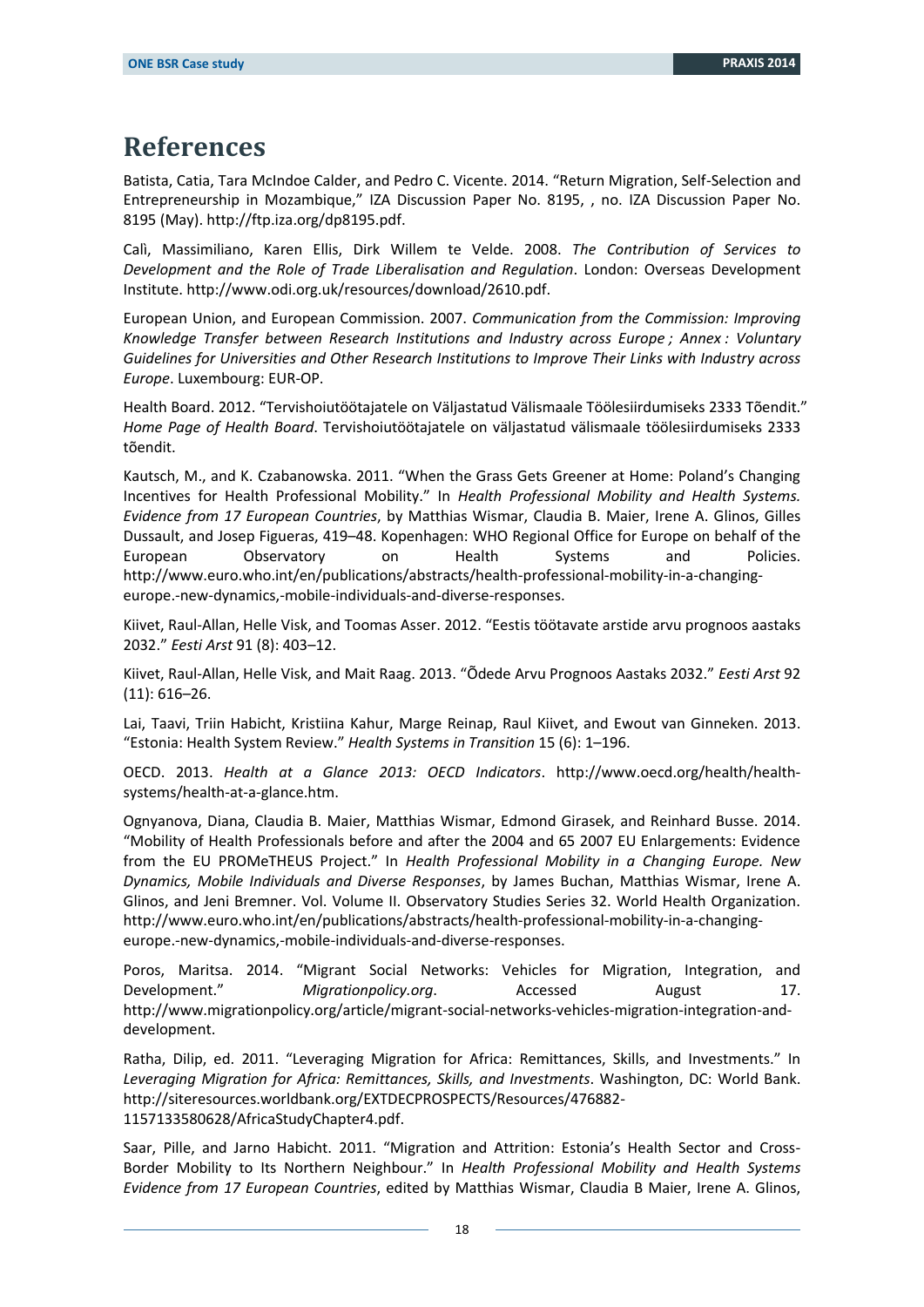Gilles Dussault, and Josep Figueras, 339–64. Observatory Studies Series 23. Copenhagen: European Observatory on thealth Systems and Policies. www.euro.who.int/\_\_data/assets/pdf\_file/0017/152324/e95812.pdf.

Sepp, Alar. 2012. *Eesti Arstide Tööga Rahulolu*. Tallinn: Sotsiaalministeerium, Eesti Arstide Liit. http://www.sm.ee/fileadmin/meedia/Dokumendid/V2ljaanded/Publikatsioonid/2012/Arst\_2011.pdf.

Statistics Estonia. 2014. "Statistical Database." http://pub.stat.ee/px-web.2001/dialog/statfile1.asp.

Statistics Finland. 2013. "Wages, Salaries and Labour Costs > Index of Wage and Salary Earnings > 2012 > 3rd Quarter > Appendix Table 11. Average Monthly Earnings by Employment Sector and Gender." http://www.stat.fi/til/ati/2012/03/ati\_2012\_03\_2012-10-15\_tau\_011\_en.html.

Tammaru, T., and M. Viies. 2012. *Social Impact of Emigration and Rural-Urban Migration in Central and Eastern Europe. Final Country Report. Estonia. April 2012*. ec.europa.eu/social/BlobServlet?docId=8853&langId=en.

Võrk, Andres, Marit Priinits, and Epp Kallaste. 2004. *Tervishoiutöötajate migratsioon Eestist : migratsiooni potentsiaalne suurus, mõju tervishoiutöötajate vajadustele ja poliitikavalikud*. Toimetis 18. PRAXISe Toimetised. Tallinn: Poliitikauuringute Keskus Praxis. Y:YY\_RaamatukoguPraxise publikatsioonidAruanded2004.

WHO. 2014. *Migration of Health Workers: The WHO Code of Practice and the Global Economic Crisis*. Edited by Amani Siyam and Mario Roberto Dal Poz. Geneva, Switzerland: WHO Document Production Services. http://www.who.int/hrh/migration/migration\_book/en/.

Wismar, Matthias, Claudia B Maier, Irene A Glinos, Jeni Bremner, Gilles Dussault, and Josep Figueras. 2011. "Health Professional Mobility and Health Systems in Europe: An Introduction." In *Health Professional Mobility and Health Systems. Evidence from 17 European Countries*, by Matthias Wismar, Claudia B. Maier, Irene A. Glinos, Gilles Dussault, and Josep Figueras, 3–21. Observatory Studies Series 24. World Health Organization 2011, on behalf of the European Observatory on Health Systems and Policies. http://www.euro.who.int/en/what-we-publish/abstracts/health-professional-mobility-andhealth-systems.-evidence-from-17-european-countries.

World Bank. 2009. "Knowledge in Development Note: International Migration and Development." *Research at the World Bank*. http://go.worldbank.org/1861ZKCPM0.